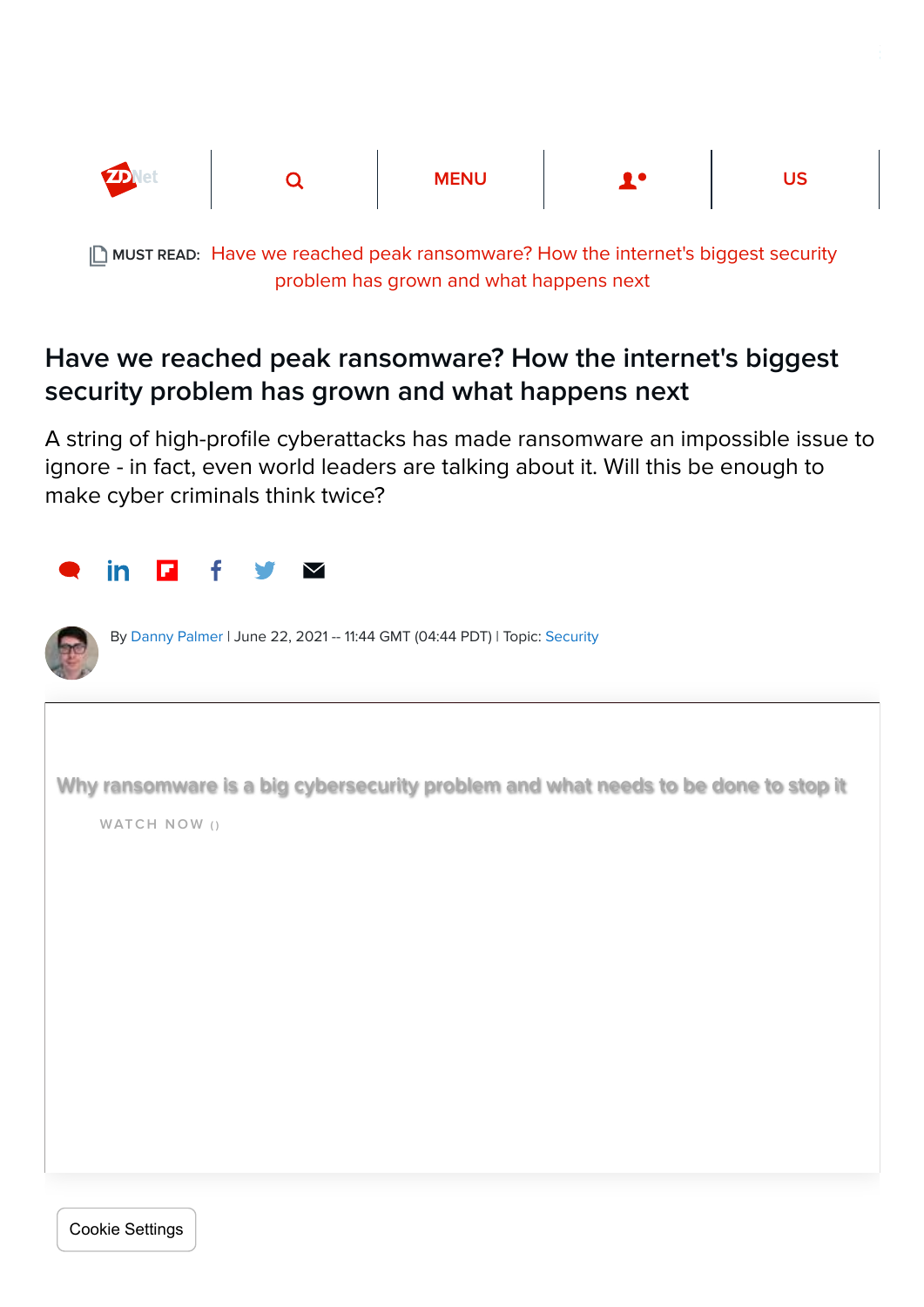Ransomware has become such a significant problem that now even leaders of the global superpowers are discussing these attacks at high-profile summits.

The cyberattacks – which involve criminals encrypting networks and demanding payments that can reach millions of dollars in exchange for the decryption key – were one of the key [discussion points during the first face-to-face meeting](https://www.zdnet.com/article/biden-and-putin-spar-over-cybersecurity-ransomware-at-geneva-summit/) (https://www.zdnet.com/article/biden-andputin-spar-over-cybersecurity-ransomware-at-geneva-summit/) of US President Joe Biden and Russian President Vladimir Putin.

Ransomware (https://www.zdnet.com/article/ransomware-an-executive-guide-to-one-of-the-biggest-menaceson-the-web/) [was on the agenda following several high-profile campaigns against US targets,](https://www.zdnet.com/article/ransomware-an-executive-guide-to-one-of-the-biggest-menaces-on-the-web/) which caused significant disruption.



#### ZDNET RECOMMENDS

[\(https://www.zdnet.com/article/best-cybersecurity-certification/\)](https://www.zdnet.com/article/best-cybersecurity-certification/)

[The best cybersecurity certification: Deepen your knowledge](https://www.zdnet.com/article/best-cybersecurity-certification/) (https://www.zdnet.com/article/bestcybersecurity-certification/)

Cybersecurity certifications can help you get your foot in the door into what has fast become an industry with a high demand for skilled staff. Here is how to get started.

Read More [\(https://www.zdnet.com/article/best-cybersecurity-certification/\)](https://www.zdnet.com/article/best-cybersecurity-certification/)

[First, cyber criminals using DarkSide ransomware](https://www.zdnet.com/article/darkside-the-ransomware-group-responsible-for-colonial-pipeline-cyberattack-explained/) (https://www.zdnet.com/article/darkside-theransomware-group-responsible-for-colonial-pipeline-cyberattack-explained/) hacked the network of Colonial Pipeline (https://www.zdnet.com/article/colonial-pipeline-ransomware-attack-everything-you-need-toknow/)[, resulting in services being shut down – disrupting gasoline supplies for much of](https://www.zdnet.com/article/colonial-pipeline-ransomware-attack-everything-you-need-to-know/) [north eastern United States – and forcing the company to pay a ransom of almost \\$5](https://www.zdnet.com/article/colonial-pipeline-paid-close-to-5-million-in-ransomware-blackmail-payment/) million in bitcoin (https://www.zdnet.com/article/colonial-pipeline-paid-close-to-5-million-in-ransomwareblackmail-payment/)[. Just weeks later, criminals using REvil ransomware hit meat processor JBS](https://www.zdnet.com/article/fbi-attributes-jbs-ransomware-attack-to-revil/) (https://www.zdnet.com/article/fbi-attributes-jbs-ransomware-attack-to-revil/), which paid a ransom of \$11 million in bitcoin [\(https://www.zdnet.com/article/ransomware-meat-firm-jbs-says-it-paid-out-11m-after-attack/\)](https://www.zdnet.com/article/ransomware-meat-firm-jbs-says-it-paid-out-11m-after-attack/). Cookie Settings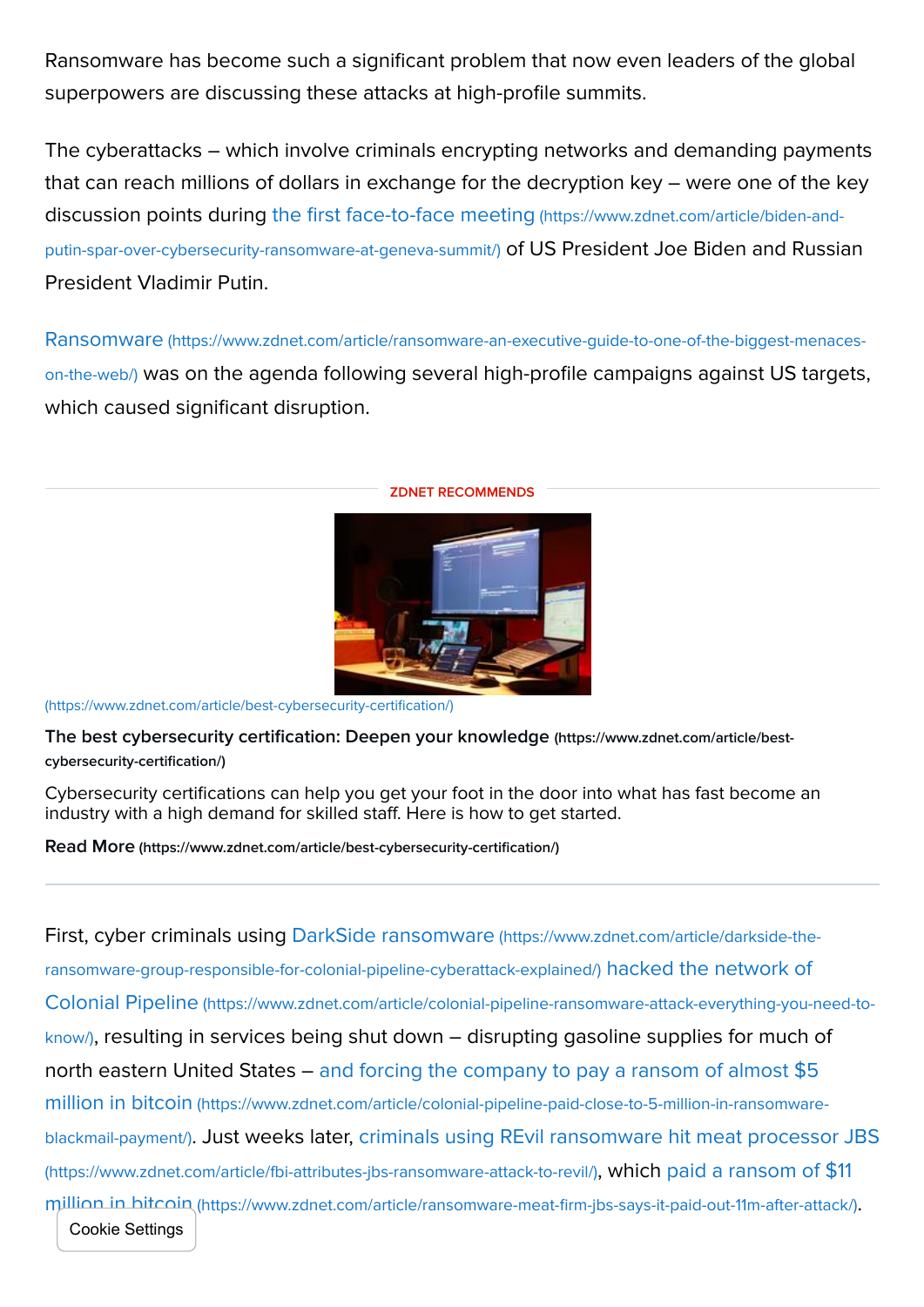# SEE: Network security policy [\(https://www.techrepublic.com/resource-library/whitepapers/network-](https://www.techrepublic.com/resource-library/whitepapers/network-security-policy/?ftag=CMG-01-10aaa1b)

#### security-policy/?ftag=CMG-01-10aaa1b) (TechRepublic Premium)

Like many ransomware groups, both DarkSide and REevil are thought to be the work of cyber criminals working out of Russia. The consensus among cybersecurity researchers is that the Kremlin turns a blind eye to these activities. That's why President Biden directly brought up the issue of ransomware during his meeting with President Putin.

"I looked at him and said: 'How would you feel if ransomware took on the pipelines from your oil fields?' He said: 'It would matter.' I pointed out to him that we have significant cyber capability. And he knows it," Biden told reporters.



(https://adclick.g.doubleclick.net/pcs/click%253Fxai%253DAKAOjsv392E8mXn65iuBSs-WnPypOJhe8DIm1zOgg5mI6L5y1tyoaW3QMwpLY1LJVthmdeVnOIZ\_U6w-pS1zxaUmmktqJOKnmMdUJMBfLo2z\_ZYpJ9-

LGkq2dP2REu7ZFQfKaw9E8LPAdr1EO6jhVVKnCZ1Q76Hel0U3qMyDpBMptZcbEtUCd2l0o31QLPzggrd2sNu9Du4iSYJcxnu 279qcKBY7axYzvXHsaz3LIeVFjPgAOegQBdM4-gltZkMH6Tdy-syEpoRjhFWuR93Osu-

[NGINX finds out the truth about your Apps - the good, the bad and the ugly!](https://adclick.g.doubleclick.net/pcs/click%253Fxai%253DAKAOjsv392E8mXn65iuBSs-WnPypOJhe8DIm1zOgg5mI6L5y1tyoaW3QMwpLY1LJVthmdeVnOIZ_U6w-pS1zxaUmm-ktqJOKnmMdUJMBfLo2z_ZYpJ9-LGkq2dP2REu7ZFQfKaw9E8LPAdr1EO6jhVVKnCZ1Q76Hel0U3qMyDpBMptZcbEtUCd2I0o31QLPzggrd2sNu9Du4iSYJcxnuGiIVLGjky0vBXN24g7fEfVp9Yi-279qcKBY7axYzvXHsaz3LIeVFjPgAOegQBdM4-gltZkMH6Tdy-syEpoRjhFWuR93Osu-7%2526sig%253DCg0ArKJSzKggCfhdfqFcEAE%2526fbs_aeid%253D%255Bgw_fbsaeid%255D%2526urlfix%253D1%2526adurl%253Dhttps://lnk.techrepublic.com/redir?edition=en&ursuid=&devicetype=desktop&pagetype=&assettitle=&assettype=&topicguid=&viewguid=7df997f3-87b2-472d-86a9-bf8e24b7f3d7&docid=33171880&promo=1065&ftag_cd=TRE-00-10aaa4f&spotname=dfp-in-article&destUrl=https%253A%252F%252Fwww.techrepublic.com%252Fresource-library%252Fwhitepapers%252Fnginx-finds-out-the-truth-about-your-apps-the-good-the-bad-and-the-ugly%252F%253Fpromo%253D1065%2526ftag%253DTRE-00-10aaa4f%2526cval%253Ddfp-in-article%2526source%253Dzdnet%2526tid%253D2306210736354844482&ctag=medc-proxy&siteId=&rsid=cnetzdnetglobalsite&sl=&sc=us&assetguid=&q=&cval=33171880;1065&ttag=&bhid=&poolid=&tid=2306210736354844482) (https://adclick.g.doubleclick.net/pcs/click%253Fxai%253DAKAOisv392E8mXn65iul Here, The NGINX investigative team uncover the APPsolute best and worst of 7%2526sig%253DCg0ArKJSzKggCfhdfqFcEAE%2526fbs\_aeid%253D%255Bgw\_fbsaeid%255D%2526urlfix%253D1%2526a edition=en&ursuid=&devicetype=desktop&pagetype=&assettitle=&assettype=&topicguid=&viewguid=7df997f3-87b2-472d-86a9-bf8e24b7f3d7&docid=33171880&promo=1065&ftag\_cd=TRE-00-10aaa4f&spotname=dfp-inarticle&destUrl=https%253A%252F%252Fwww.techrepublic.com%252Fresource-library%252Fwhitepapers%252Fnginxfinds-out-the-truth-about-your-apps-the-good-the-bad-and-the-ugly%252F%253Fpromo%253D1065%2526ftag%253DTRE-00-10aaa4f%2526cval%253Ddfp-in-article%2526source%253Dzdnet%2526tid%253D2306210736354844482&ctag=medcproxy&siteId=&rsid=cnetzdnetglobalsite&sl=&sc=us&assetguid=&q=&cval=33171880;1065&ttag=&bhid=&poolid=&tid=230621 Resource Center [\(https://www.techrepublic.com/resource-library/content-type/resourcecenter/](https://www.techrepublic.com/resource-library/content-type/resourcecenter/)[\)](https://www.techrepublic.com/resource-library/company/nginx/) provided by NGINX ... ...

(https://www.techrepublic.com/resource-library/company/nginx/)

Biden's warning to Putin came following the G7 Summit in Cornwall, England, where the leaders of Canada, France, Germany, Italy, Japan, the United Kingdom and the United [States issued a joint declaration on ransomware](https://www.zdnet.com/article/ransomware-russia-told-to-tackle-cyber-criminals-operating-from-within-its-borders/) (https://www.zdnet.com/article/ransomware-russiatold-to-tackle-cyber-criminals-operating-from-within-its-borders/), agreeing that international action is needed to combat the issue.

 $R$ and  $\overline{\phantom{a}}$  is been a problem for years, but attacks have become increasingly distructive anaging for victims while cyber criminals make more and more money Cookie Settings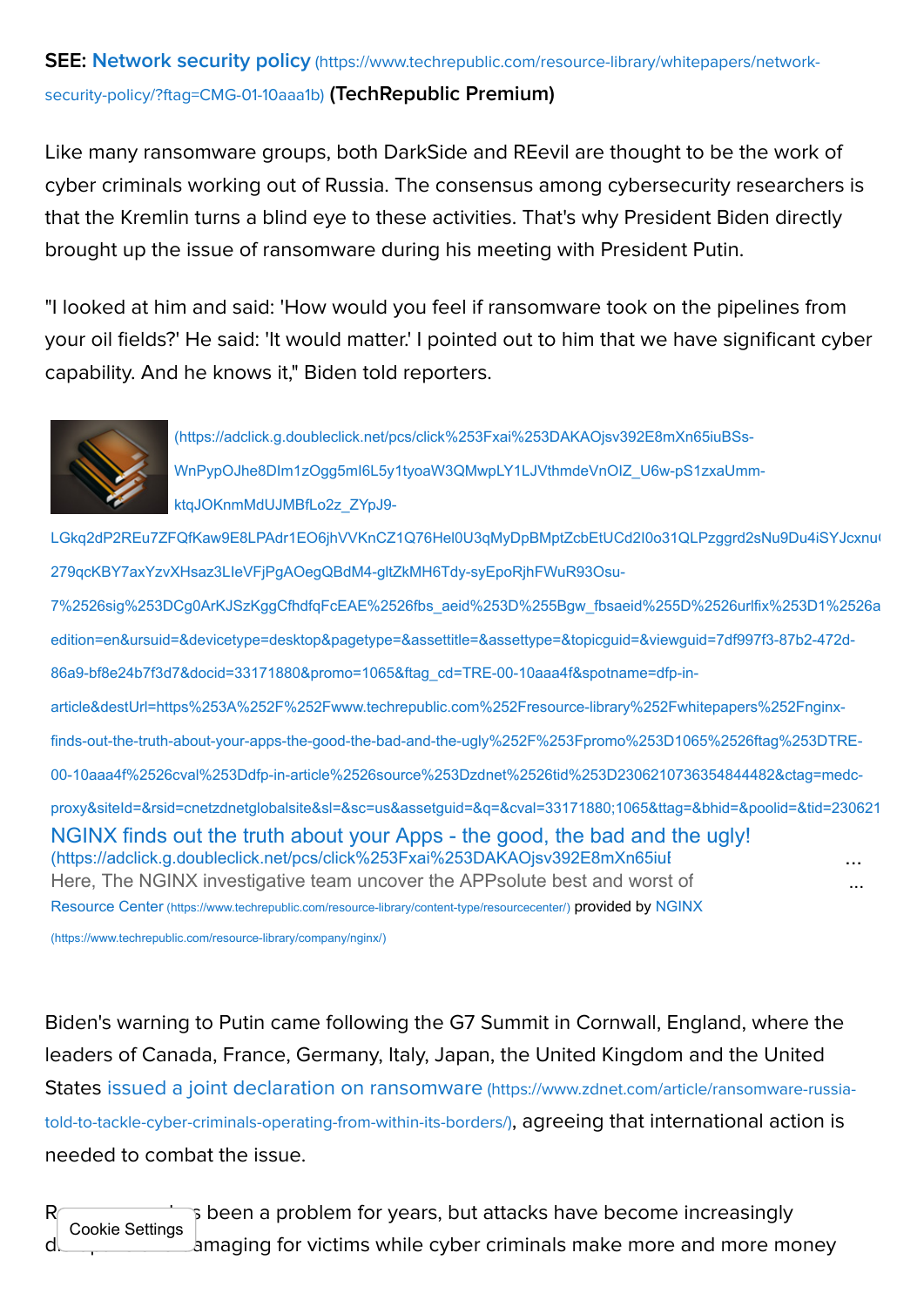from campaigns. A few years ago, ransoms were hundreds of dollars – now cyber extortionists are demanding millions or even tens of millions of dollars in ransoms.

And ransomware groups are able to keep demanding huge sums of bitcoin and other [cryptocurrencies because, for one reason or another, victims are paying the ransoms](https://www.zdnet.com/article/ransomware-too-many-firms-are-still-willing-to-pay-up-if-attacked/) (https://www.zdnet.com/article/ransomware-too-many-firms-are-still-willing-to-pay-up-if-attacked/).

"It's an effective business model because, from a criminal's point of view, it works because people are paying. Then there are more attacks as a result as it's so successful," says Eleanor Fairford, deputy director for incident management at the National Cyber Security Centre (NCSC).

# SEE: Network security policy [\(https://www.techrepublic.com/resource-library/whitepapers/network](https://www.techrepublic.com/resource-library/whitepapers/network-security-policy/)security-policy/) (TechRepublic Premium)

For cyber criminals, ransomware is the easiest and most efficient way to make money from a compromised network.

An intruder within a corporate network could spend months stealing sensitive information then struggle to find a way to make money from it. Or they could use that time and effort to move around a network laying the foundations for a ransomware attack – and walk away with millions of dollars.

The most well-organised ransomware operations will even cherry-pick the organisations they see as potentially the most lucrative or most likely to pay a ransom and focus their efforts on those in order to maximise profits.

"If you're worth \$40 million to someone to compromise, is your security good enough to prevent somebody who thinks they can get \$40 million out of you? That's a really hard question to answer," says John Hultquist, VP of analysis at Mandiant Threat Intelligence.

"The prices of ransoms has sky-rocketed and it's going to be even harder than ever for organizations to secure themselves against an actor, who can afford advanced capabilities to gain access."

It's because of this situation that hackers are targeting organisations that operate essential infrastructure, factories and other critical services that are reliant on uptime in order to remain functioning. It's possible that an office-based business that gets hit by ransomware c Cookie Settings  $\frac{1}{8}$  to restore the network without paying a ransom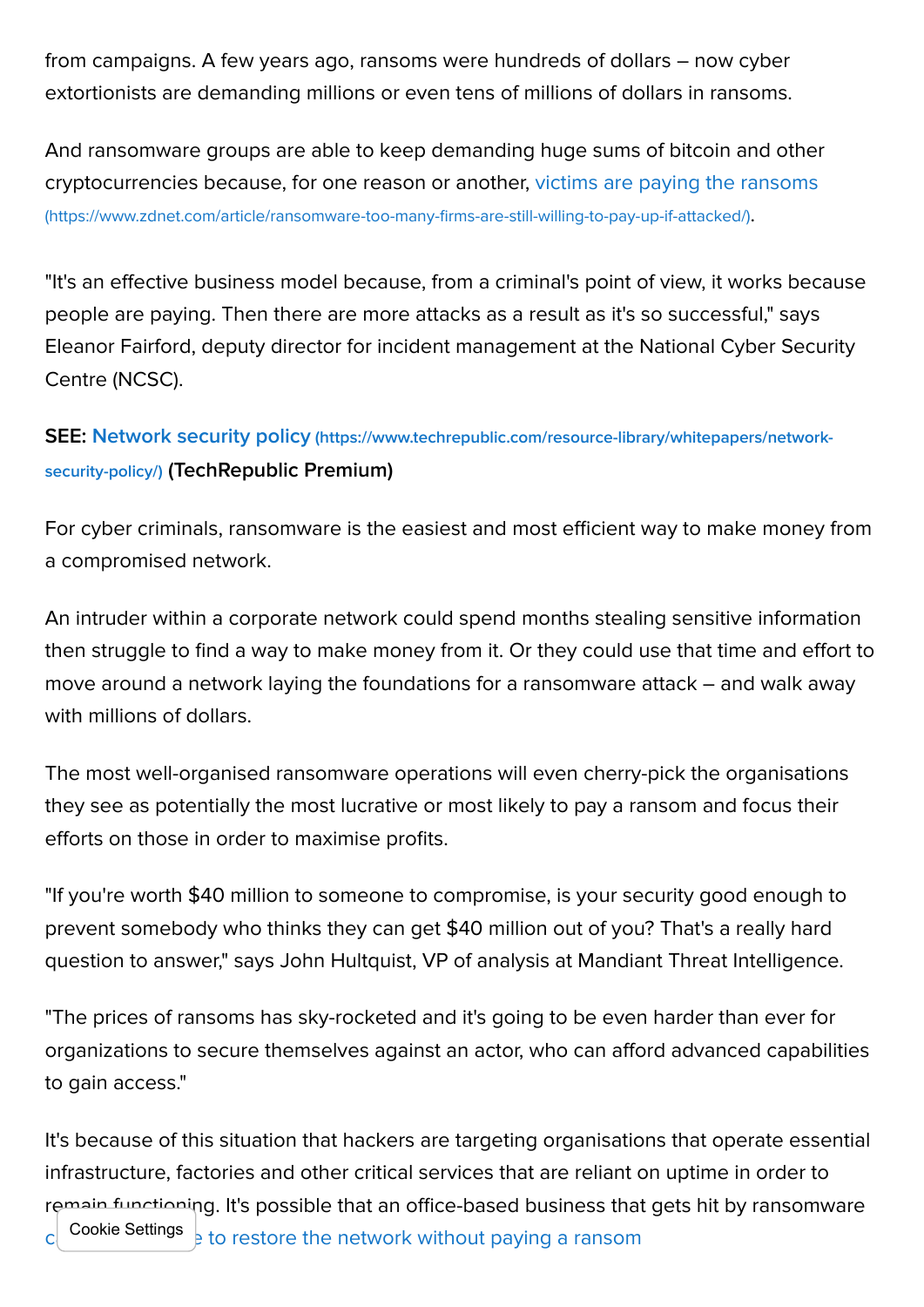[\(https://www.zdnet.com/article/this-company-was-hit-with-ransomware-heres-what-they-did-next-and-why-they](https://www.zdnet.com/article/this-company-was-hit-with-ransomware-heres-what-they-did-next-and-why-they-didnt-pay-up/)didnt-pay-up/), even if it disrupts services for days or weeks.

# Ease of attack

Not only is ransomware a lucrative activity, it's often via relatively simple means that cyber [criminals gain access to networks in the first place, exploiting common cybersecurity](https://www.zdnet.com/article/these-are-the-top-ten-software-flaws-used-by-crooks-make-sure-youve-applied-the-patches/) vulnerabilities (https://www.zdnet.com/article/these-are-the-top-ten-software-flaws-used-by-crooks-make-sureyouve-applied-the-patches/) as the first step in a ransomware attack.

"It's not super-sophisticated zero-day vulnerabilities or that the threat actor wrote an [exploit; it's things like VPN without multi-factor authentication, things like unpatched](https://www.zdnet.com/article/microsoft-exchange-server-attacks-theyre-being-hacked-faster-than-we-can-count-says-security-company/) Microsoft Exchange servers (https://www.zdnet.com/article/microsoft-exchange-server-attacks-theyrebeing-hacked-faster-than-we-can-count-says-security-company/), it's things like remote desktops on a port that was publicly available to the internet, that are being leveraged for ransomware," says Sherrod DeGrippo, senior director of threat research and detection at Proofpoint.

Despite repeated warnings, organisations may be completely unaware that these vulnerabilities exist or may not have the procedures in place to apply the relevant security [patches to close vulnerabilities in RDPs and VPNs](https://www.zdnet.com/article/ransomware-crooks-are-targeting-vulnerable-vpn-devices-in-their-attacks/) (https://www.zdnet.com/article/ransomware-crooksare-targeting-vulnerable-vpn-devices-in-their-attacks/).

And the COVID-19 pandemic has exacerbated the problem as organisations have far more [staff working remotely than before, making it harder to manage security updates or monitor](https://www.zdnet.com/article/ransomware-vs-wfh-how-remote-working-is-making-cyberattacks-easier-to-pull-off/) for potentially unusual behaviour (https://www.zdnet.com/article/ransomware-vs-wfh-how-remote-workingis-making-cyberattacks-easier-to-pull-off/).

Ransomware attacks are already damaging and disruptive enough, but many of the most [successful ransomware gangs have added another string to their bow – double extortion](https://www.zdnet.com/article/ransomware-theres-been-a-big-rise-in-double-extortion-attacks-as-gangs-try-out-new-tricks/) (https://www.zdnet.com/article/ransomware-theres-been-a-big-rise-in-double-extortion-attacks-as-gangs-try-outnew-tricks/).

[SEE: This company was hit by ransomware. Here's what they did next, and why they](https://www.zdnet.com/article/this-company-was-hit-with-ransomware-heres-what-they-did-next-and-why-they-didnt-pay-up/) didn't pay up (https://www.zdnet.com/article/this-company-was-hit-with-ransomware-heres-what-they-didnext-and-why-they-didnt-pay-up/)

Not only do criminals encrypt data and demand a ransom in exchange for a decryption key,  $t$  Cookie Settings  $\epsilon$  e gained to the network means they're able to steal sensitive information.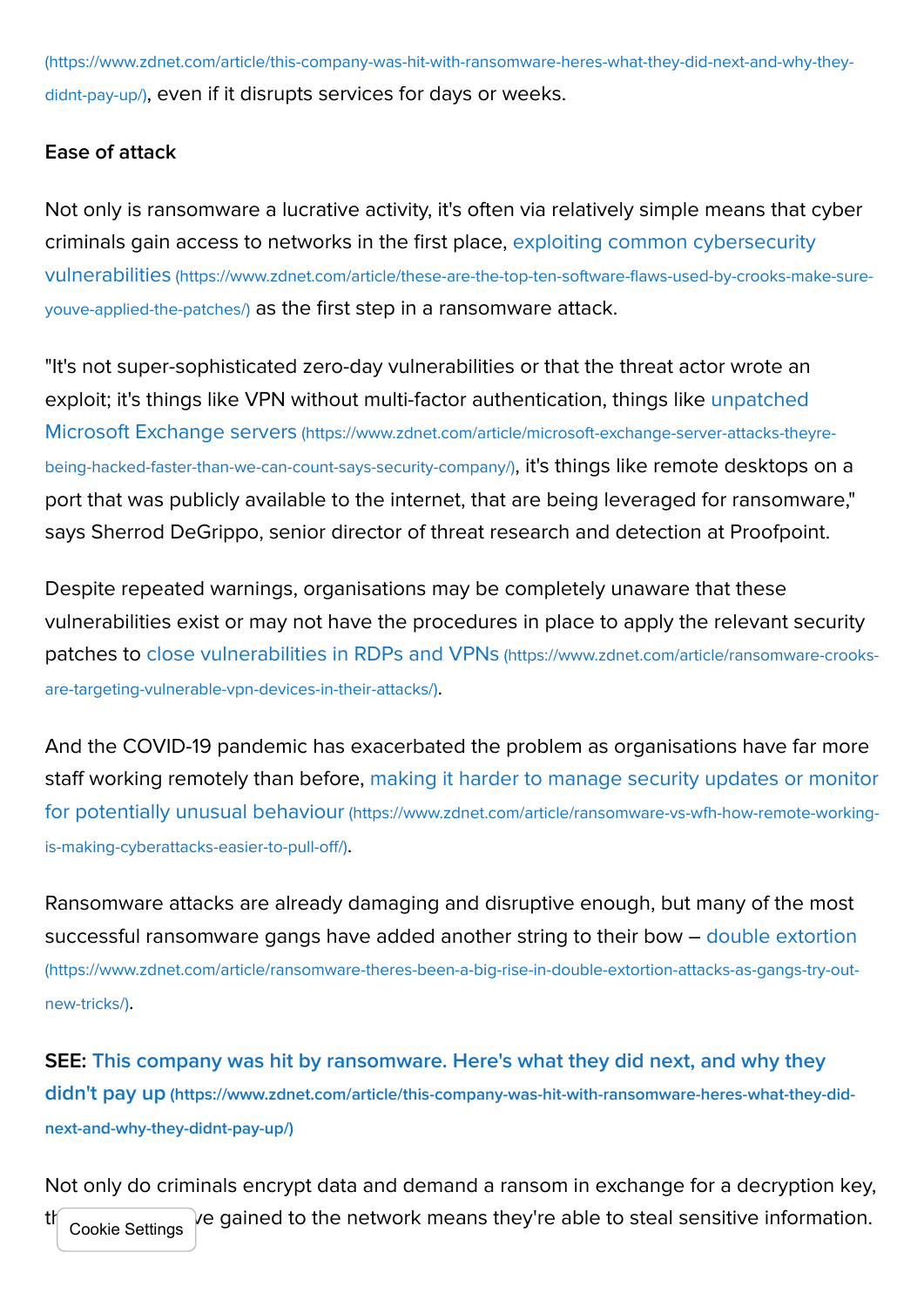They're not looking to sell it on to rival firms or governments; they simply threaten to publish it if the victim doesn't pay.

It isn't an empty threat, with ransomware gangs running dedicated leak sites where they publish data stolen from organisations that didn't pay up – and that could scare some victims into paying the ransom, although there's no real guarantee that cyber criminals won't exploit that data in the future.

- ['Like playing whack-a-mole': Do cyber-crime crackdowns have any real impact?](https://www.zdnet.com/article/like-playing-whack-a-mole-do-cyber-crime-crackdowns-have-any-real-impact/) (https://www.zdnet.com/article/like-playing-whack-a-mole-do-cyber-crime-crackdowns-have-any-real-impact/)
- [Ransomware attack halts production at IoT maker Sierra Wireless](https://www.zdnet.com/article/ransomware-attack-halts-production-at-iot-maker-sierra-wireless/) (https://www.zdnet.com/article/ransomware-attack-halts-production-at-iot-maker-sierra-wireless/)
- [Ransomware gangs have found another set of new targets: Schools and universities](https://www.zdnet.com/article/ransomware-attacks-against-schools-are-rocketing-with-students-coursework-encrypted/) (https://www.zdnet.com/article/ransomware-attacks-against-schools-are-rocketing-with-students-coursework-encrypted/)

### Hard-to-trace payments

When organisations do pay the ransom, it's paid in cryptocurrency – and there's an argument that it's helped cyber criminals easily make money from ransomware.

For criminals, getting the money out is the key thing and by using cryptocurrency like bitcoin, they're able to do it in a way that's difficult to trace – and crucially, avoids anything like a regular bank account that could be used to identify them.

"When it comes to cybercrime, monetization becomes really complicated. It's always been sort of the bottleneck – you can get your hands on a bajillion credit-card numbers, but the part where you convert it, that's where everything stops," says Hultquist.

"Cryptocurrencies provided sort of a way around that because it allows them to move this cash freely around outside of regular systems and provided much easier monetization. It's not necessarily the cryptocurrency that is fuelling this, the tremendous payouts are fuelling this. Cryptocurrency just makes the monetization easier," he adds.

#### The Russian angle

And when ransomware attacks are this financially successful, they'll keep happening – especially if cyber criminals are operating from countries where their governments turn a blind eye to their activities.

Cookie Settings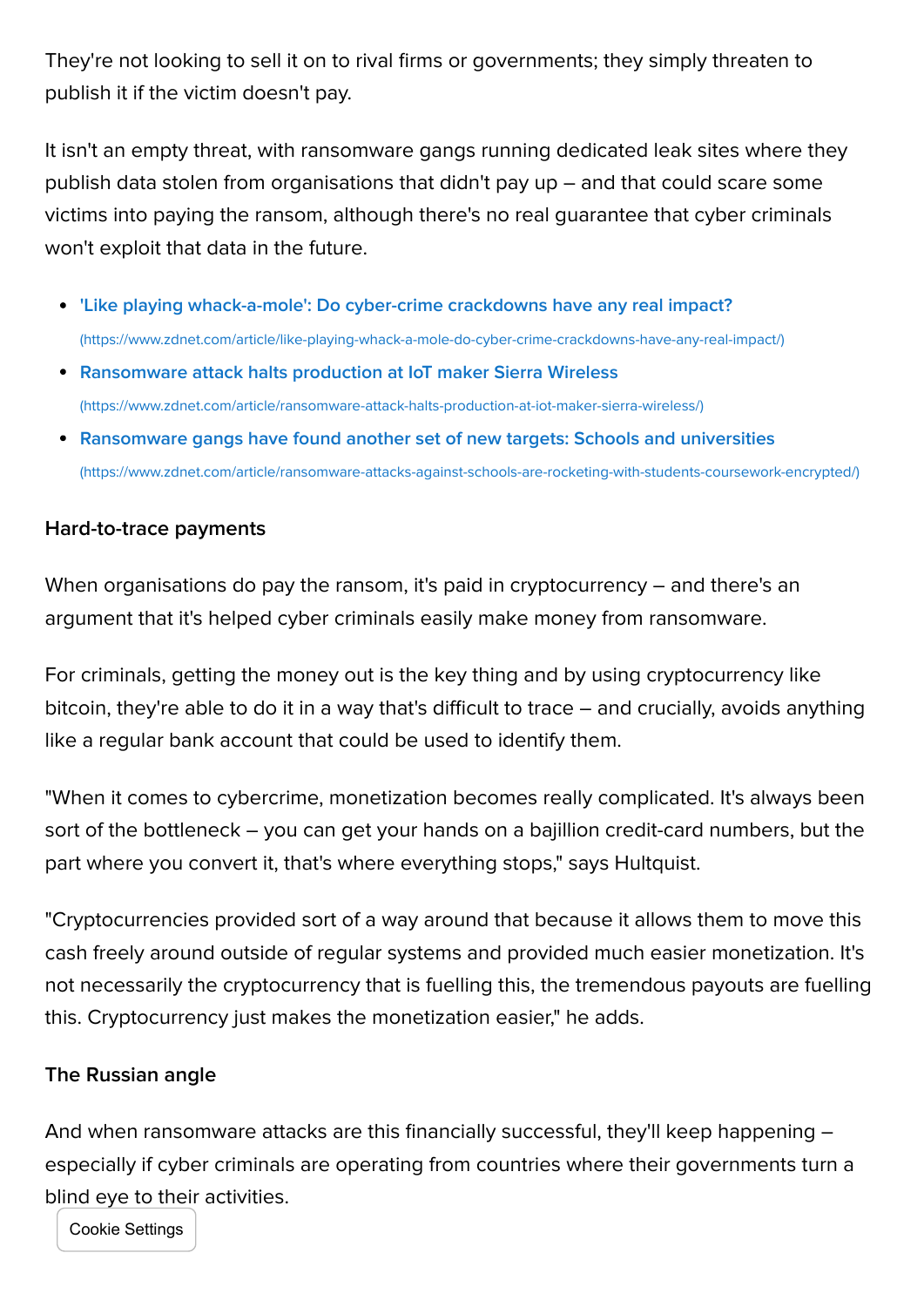The consensus is that many of the most notorious ransomware gangs are operating from within Russia and that they're allowed to make money from ransomware, so long as they focus their activities against the west.

"The Russian state and Russian criminal underworld are not the same thing, but there is understanding between them and understanding is that as far as the state's concerned, Russians can make money a way that suits them," says Ciaran Martin, professor of practice at the University of Oxford's Blavatnik School of Government – and former director of the NCSC.

#### ZDNET RECOMMENDS



[\(https://www.zdnet.com/article/best-cyber-insurance/\)](https://www.zdnet.com/article/best-cyber-insurance/)

The best cyber insurance [\(https://www.zdnet.com/article/best-cyber-insurance/\)](https://www.zdnet.com/article/best-cyber-insurance/)

The cyber insurance industry is likely to go mainstream and is a simple cost of doing business. Here are a few options to consider.

Read More [\(https://www.zdnet.com/article/best-cyber-insurance/\)](https://www.zdnet.com/article/best-cyber-insurance/)

"But the conditions are: leave Russians and Russian interests alone, and when we need your best people, they have to come; that's the way the model has worked."

[SEE: Ransomware: A company paid millions to get their data back, but forgot to do one](https://www.zdnet.com/article/ransomware-this-is-the-first-thing-you-should-think-about-if-you-fall-victim-to-an-attack/) thing. So the hackers came back again (https://www.zdnet.com/article/ransomware-this-is-the-firstthing-you-should-think-about-if-you-fall-victim-to-an-attack/)

Cyber criminals take heed of this warning, with many coding their ransomware with instructions to terminate if a scan reveals that it's on a Russian language system.

On top of this, it's against the Russian constitution to extradite Russian citizens, so even if authorities in the West were able to identify members of a ransomware operation, they're unlikely to be able to make arrests.

Cookie Settings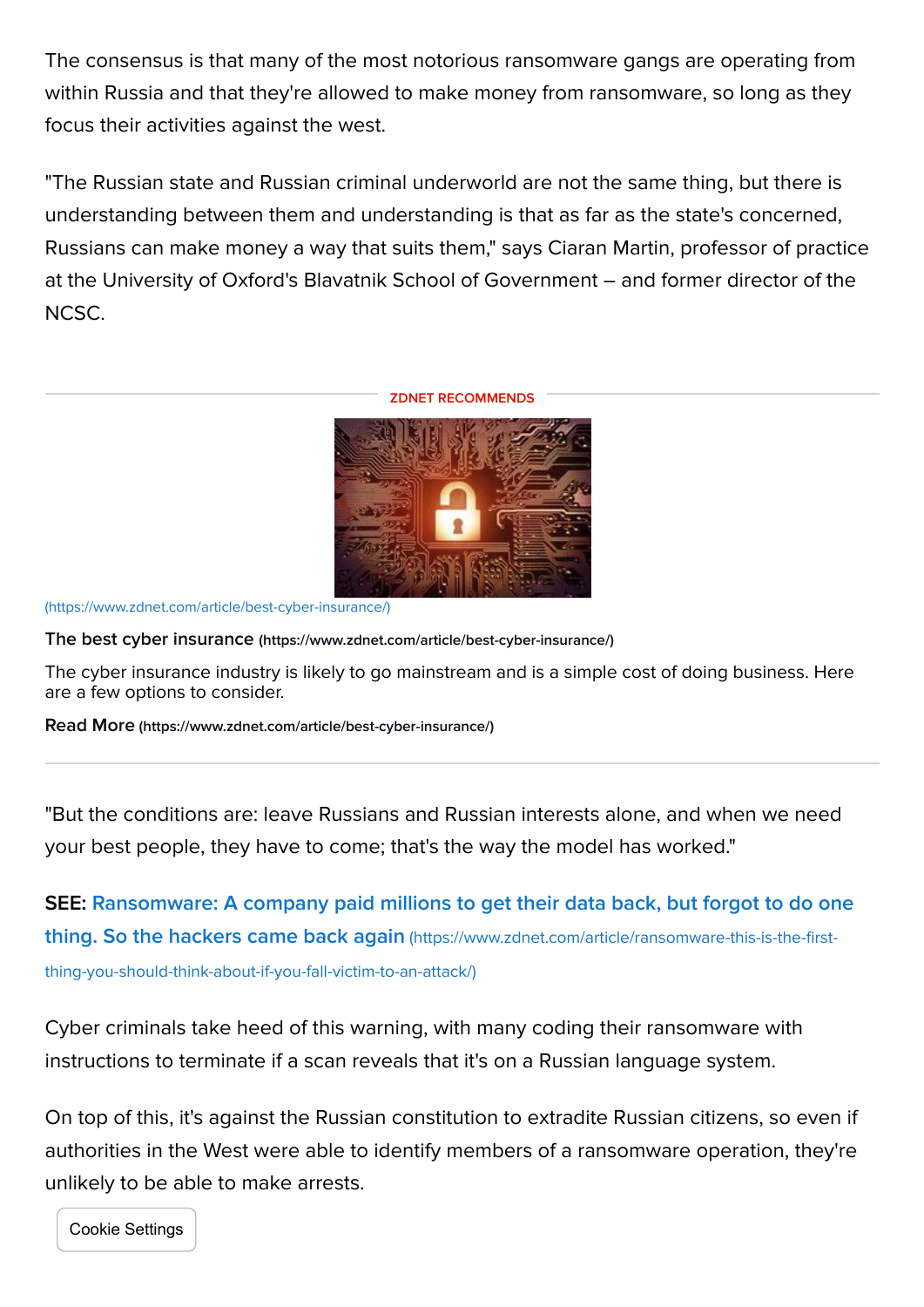Meanwhile, a ransomware group would be unlikely to succeed for long if it was working out of a western nation because law enforcement would quickly take action.

"Why are there no major international ransomware syndicates in the West? Because if you set one up in London or Oxfordshire or Northern Ireland, the National Crime Agency will be kicking down the door within a week, you just couldn't do it," says Martin. "You can't really do it in the West, but you can do in Russia. Why? Because it's allowed."

- [Three billion phishing emails are sent every day. But one change could make life much harder](https://www.zdnet.com/article/three-billion-phishing-emails-are-sent-every-day-but-one-change-could-make-life-much-harder-for-scammers/) for scammers (https://www.zdnet.com/article/three-billion-phishing-emails-are-sent-every-day-but-one-change-couldmake-life-much-harder-for-scammers/)
- [FBI: Phishing emails are spreading this sophisticated malware](https://www.zdnet.com/article/fbi-phishing-emails-are-spreading-this-sophisticated-malware/) (https://www.zdnet.com/article/fbi-phishingemails-are-spreading-this-sophisticated-malware/)
- [Largest ransomware demand now stands at \\$30 million as crooks get bolder](https://www.zdnet.com/article/largest-ransomware-demand-now-stands-at-30-million-as-crooks-get-bolder/) (https://www.zdnet.com/article/largest-ransomware-demand-now-stands-at-30-million-as-crooks-get-bolder/)

### Time for change?

[Ransomware has been a problem for years – particularly with hospitals regularly falling](https://www.zdnet.com/article/cyber-criminals-targeting-hospitals-are-playing-with-lives-and-must-be-stopped-report-warns/) victim to attacks during the peak of the coronavirus pandemic (https://www.zdnet.com/article/cyber-criminals-targeting-hospitals-are-playing-with-lives-and-must-be-stoppedreport-warns/), but the attack against Colonial Pipeline has struck a particular chord.

The pipeline that provides almost half the gasoline supply to the north eastern United States was shut down and that was obvious to all: this wasn't just a business not being able to operate without the use of particular files, this was critical infrastructure that got shut down due to ransomware.

"There will be 'before Colonial Pipeline' and 'after Colonial Pipeline', it's that much of a milestone in the way that the threat actor economy is going to work," says DeGrippo. "It's not a ransom of files any more, it's a ransom of your existence. Ransoming the ability to get hot dogs and beer and gasoline is a whole different ballgame."

The United States has a strong relationship with oil and gas and that made the disruption caused by Colonial Pipeline ransomware attack impossible for the Biden administration to [ignore – and it started with the Department of Justice seizing most of the bitcoin used to](https://www.zdnet.com/article/majority-of-ransom-paid-by-colonial-pipeline-seized-and-returned-by-doj/) pay the ransom (https://www.zdnet.com/article/majority-of-ransom-paid-by-colonial-pipeline-seized-and-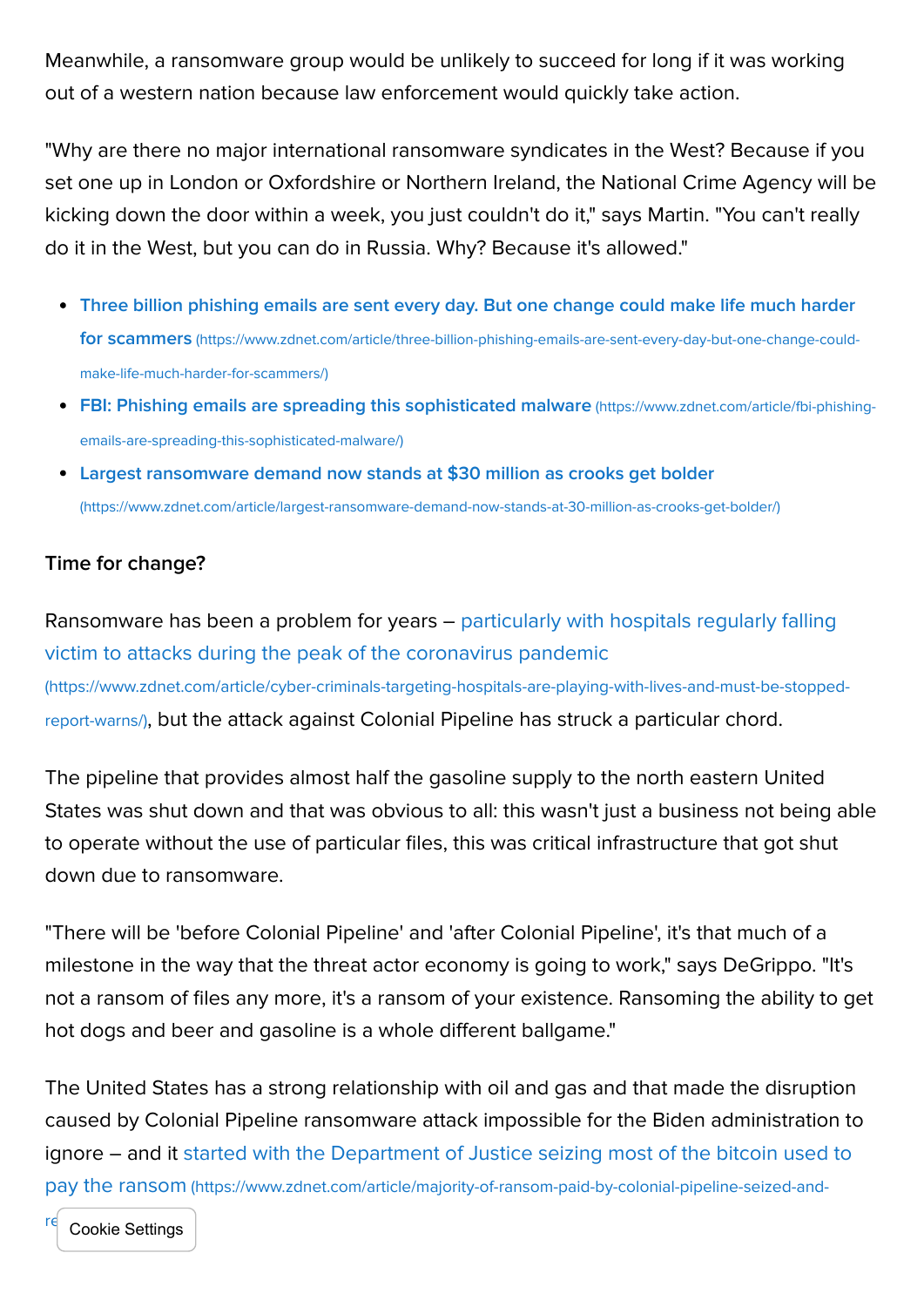#### Even the operators of DarkSide ransomware-as-a-service

[\(https://www.zdnet.com/article/ransomware-as-a-service-is-the-new-big-problem-for-business/\)](https://www.zdnet.com/article/ransomware-as-a-service-is-the-new-big-problem-for-business/) attempted to distance themselves from the attack, claiming that "our goal is to make money, and not creating problems for society". They even claim that they'll establish additional checks and balances on their "partners" in future.

But now the ransomware gangs may have bitten off more than they can chew.

"They don't want this much notoriety, they want to be recognised, they want people to pay – but I don't think they necessarily want the US government on their trail – they probably took it a step too far. I'm sure the other ransomware gangs are pretty upset with them," says Hultquist.

[The threat from ransomware is still high – as evident by how Ireland's healthcare service](https://www.zdnet.com/article/ransomware-irelands-health-service-is-still-significantly-disrupted-weeks-after-attack/) continued to suffer disruption weeks on from a Conti ransomware attack (https://www.zdnet.com/article/ransomware-irelands-health-service-is-still-significantly-disrupted-weeks-afterattack/), which hit days after the Colonial Pipeline attack – but there's a feeling that recent events could potentially be a turning point.

"There is at least a plausible case to be made that the past month has been strategically damaging for the criminals and that one hopes that we might – please note, the very careful language – that we might be able to look back at some point on this period as peak ransomware," says Martin.

"Now that's by no means certain yet, it's not even likely yet, but governments are starting to see this can do real harm."

However, in the immediate future, ransomware will remain effective as long as organisations are vulnerable to being hacked by cyber criminals, as demonstrated by how attacks have continued to cause disruption around the world.

But it is possible to build resilience to cyberattacks – including ransomware – and make it much harder for cyber criminals to compromise the network in the first place.

# SEE: A winning strategy for cybersecurity (http://www.zdnet.com/topic/a-winning-strategy-forcybersecurity/) [\(ZDNet special report\) | Download the report as a PDF](http://www.zdnet.com/topic/a-winning-strategy-for-cybersecurity/)

[\(https://www.techrepublic.com/resource-library/whitepapers/a-winning-strategy-for-cybersecurity-free-pdf/?](https://www.techrepublic.com/resource-library/whitepapers/a-winning-strategy-for-cybersecurity-free-pdf/?ftag=CMG-01-10aaa1b)

1b) (TechRepublic) Cookie Settings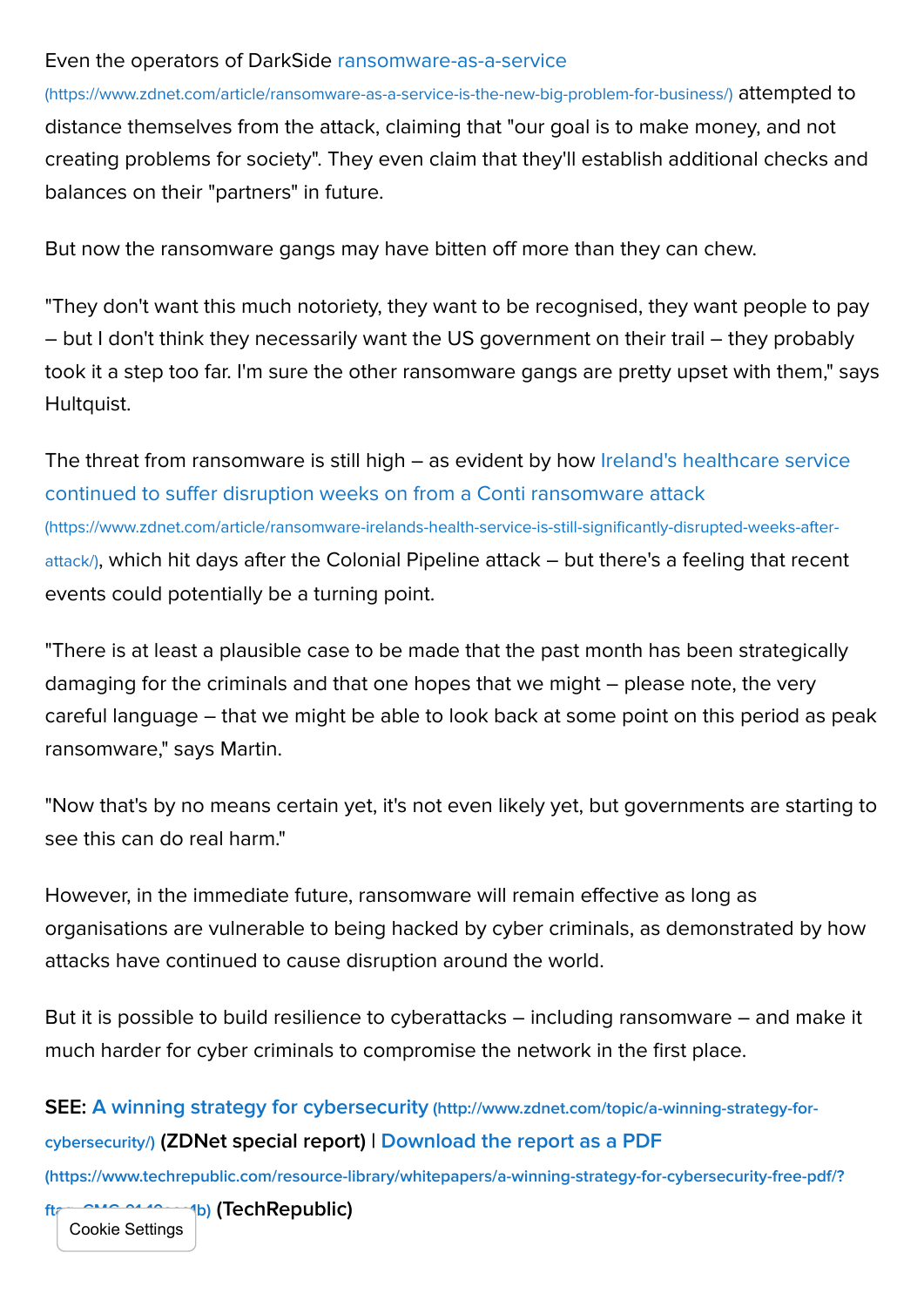Much of this resilience can be built-up by ensuring that cybersecurity hygiene procedures, such as installing security patches in a timely manner (https://www.zdnet.com/article/this-one[change-could-protect-your-systems-from-attack-so-why-dont-more-companies-do-it/\)](https://www.zdnet.com/article/this-one-change-could-protect-your-systems-from-attack-so-why-dont-more-companies-do-it/), preventing the use of [simple passwords and using multi-factor authentication](https://www.zdnet.com/article/multi-factor-authentication-use-it-for-all-the-people-that-access-your-network-all-the-time/) (https://www.zdnet.com/article/multi-factorauthentication-use-it-for-all-the-people-that-access-your-network-all-the-time/), are applied across the network. Because ransomware gangs are opportunists, by making things more difficult for them, it decreases the likelihood of a successful attack.

"The sorts of things that are useful: having visibility on your network to be able to see if precursor activity is taking place, understanding where your assets and network are, and properly having that mapped and understood. These standard good processes will defend against ransomware," says Fairford.

Regularly updating backups [\(https://www.zdnet.com/article/a-nas-is-not-enough/\)](https://www.zdnet.com/article/a-nas-is-not-enough/) – and storing them offline – also provides another means of lessening the severity of ransomware attacks, because even in the event of the network being encrypted, it's possible to restore it without paying cyber criminals, which cuts off their main means of income.

Nonetheless, the rise of double extortion attacks has added an extra layer of complexity to this issue because if the organisation doesn't pay a ransom, they're faced with the prospect of potentially sensitive information about employees and customers being leaked.

"Do you have a plan if if your information starts leaking out?," says Hultquist. "Those pieces need to be in place now, not when it hits the fan"

The fact that the US and other governments are talking about ransomware should also act as a catalyst for any organisation – that, for whatever reason, didn't have any specific plans for preventing or protecting against a ransomware attack – to decide on their plans now.

Because even in the worst-case scenario, when the network has been encrypted with ransomware, having a set plan can help manage the incident and potentially make it less damaging.

"Companies must sit down with their executives and they must decide, 'if we are a victim of ransomware, how much are we willing to pay, who on the board is going to be authorized to negotiate this and what is our relationship, going to be with law enforcement when it happens?'. Then every quarter, you revisit it and you ask, 'is this still our decision if we

 $c_{\text{max}}$  a random must a random vara-attack, is this still our plan of action?'" says DeGrippo.